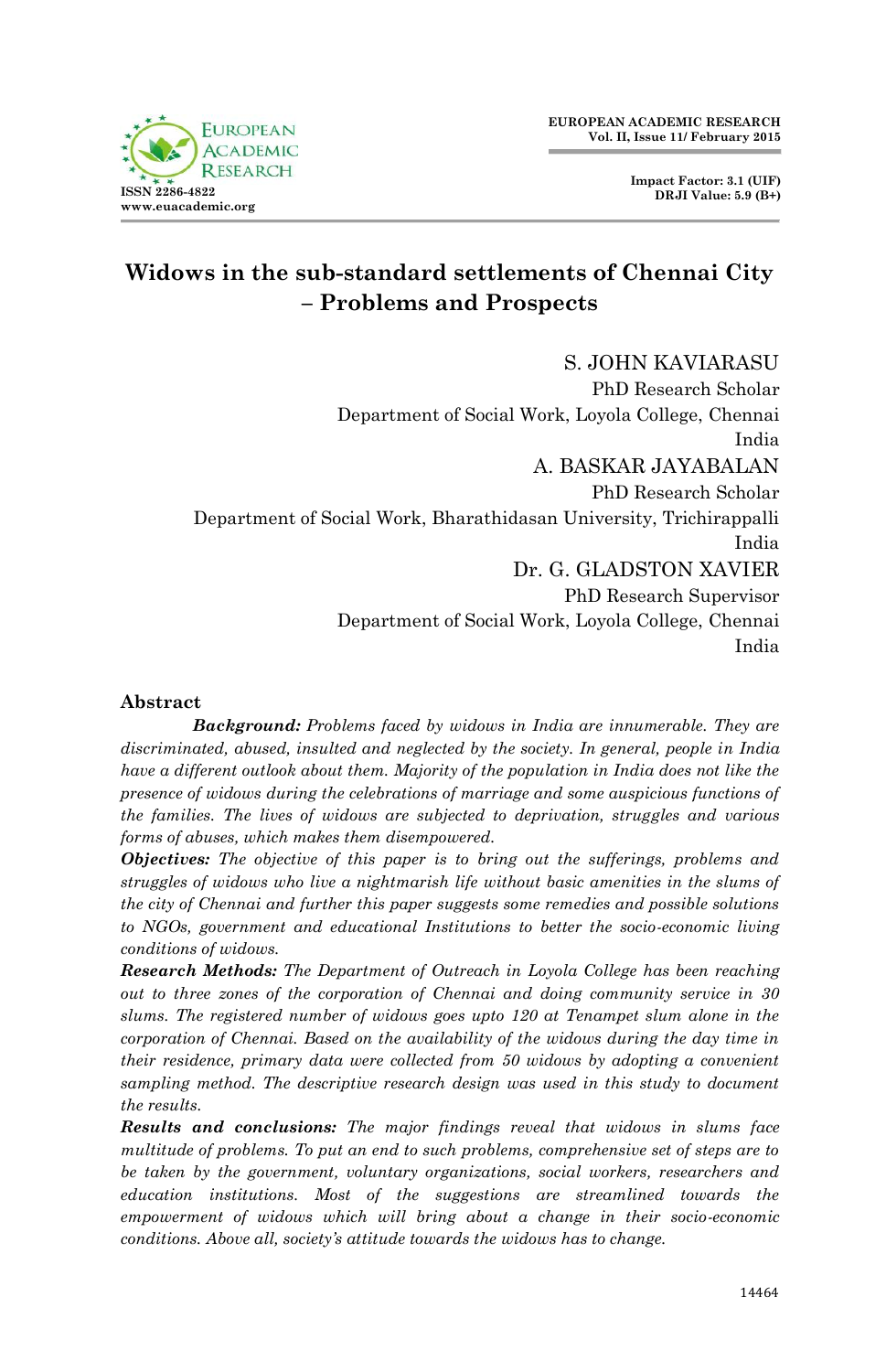**Keywords-** Widows, discriminated, abused, neglected, deprivation, problems, disempowered, nightmarish life, basic amenities, slums

#### **Introduction**

India is a home to over 40 million widows, who are not only ostracized and neglected but also less cared by the society (**www.citizen-news.org/2011).**  Entering into widowhood is truly a painful process as they are discriminated by the ritual sanctions of the society against them. The moment a woman became a widow, they started experiencing deprivation and restriction. Widows in India suffer from socio-economic problems and also face many emotional disturbances, imbalances and psychological problems.

> "The state of widows is characterized by pangs of separation and consequent mental agony, social isolation and economic dislocation". (Swain et al 2004)

The primary reasons for becoming widows in Tamil Nadu is due to regular consumption of alcohol, which took away the lives of many men. Therefore, the widows in the city of Chennai do not lead a dignified life, but they experience multitude of sufferings and problems. After having lost the bread winner of the family due to various reasons, the widows have to live a nightmarish life. Apart from poor economic conditions, they face abuses at homes and society. The abuses that they face are beatings, oral and psychological, insult and negation of the family members. More so**,** it is very pathetic to see that they do not have proper basic facilities to lead their life and this has put them to the very poor living conditions. This is the main reasons for widows for the constant sufferings and problems that they face. They could not easily come out of vicious cycle of poverty as they experience ongoing malaise against them.

#### **Statement of the Problem**

The slum dwellers in Chennai live a life of suffering from cradle to the grave with the widows bearing the brunt of all these sufferings. The sufferings of widows are beyond comprehension as they live a deprived life, carrying the burden of the children and old people who depend on them. They suffer without even basic amenities and are hardly able to fulfill their daily needs. Particularly, the living condition of widows in slums is very poor. Forced to fulfill the needs of the family and children, their life becomes a constant struggle to find a job, in either formal or informal sectors, due to which their dreams of bringing up their children in a positive way remains a distant dream.

Widows suffer some of the most severe subjugation of their whole lives. Widowed women are harassed, abused, and denied land and livelihood. The widows have to face many kinds of deprivation: economic, social, cultural and emotional. Of all the deprivation the economic derivation is the most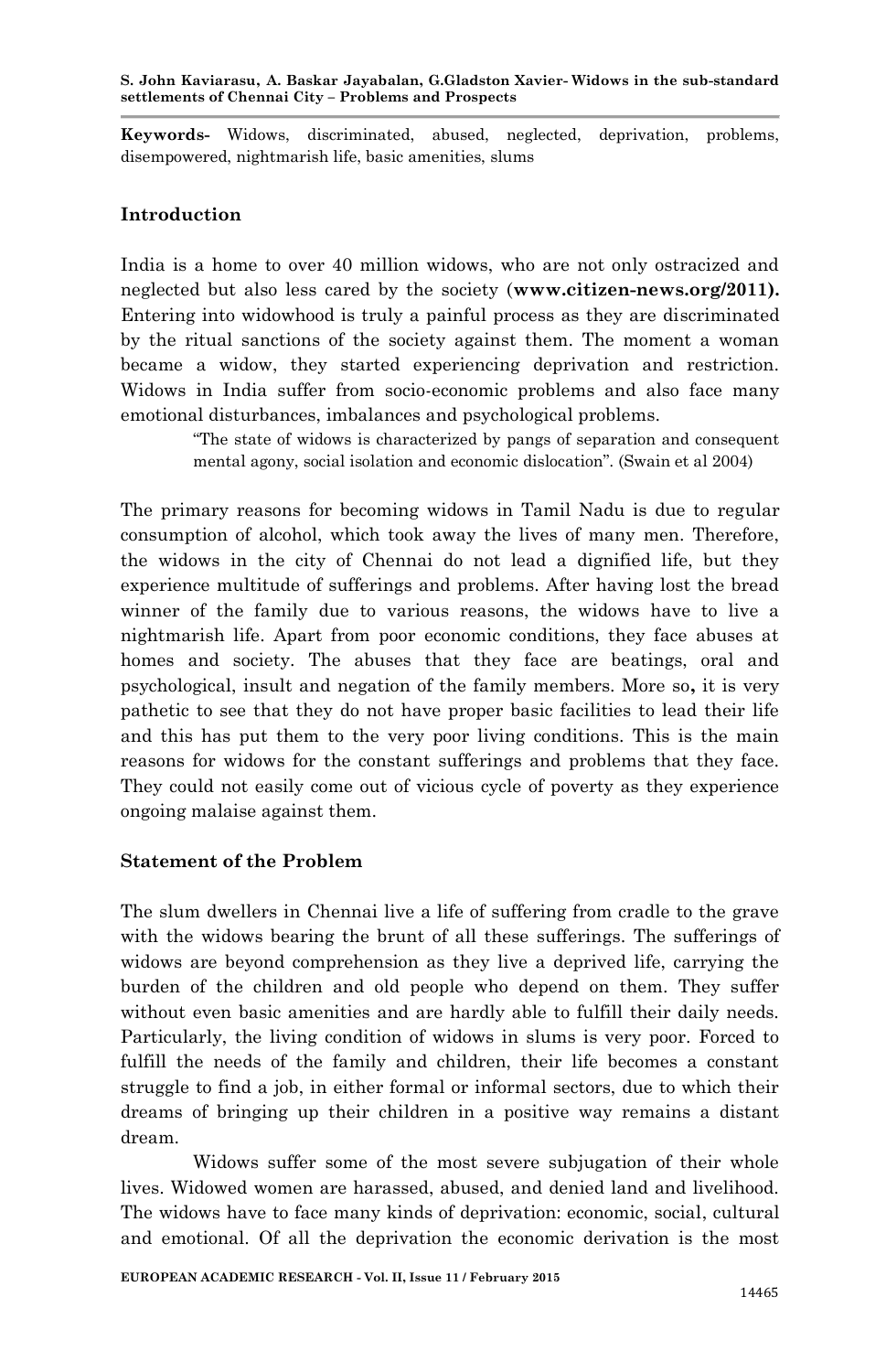**S. John Kaviarasu, A. Baskar Jayabalan, G.Gladston Xavier- Widows in the sub-standard settlements of Chennai City – Problems and Prospects**

harmful. "The household headed by widows suffer dramatic decline in per capita income and that the mortality risk of widowhood is higher" (Gopang.N, et al 2012). "Among basic causes of their vulnerability were restrictions on the residence, inheritance, remarriage and employment opportunities of widows". Jayaprakash Institute of Social Change (2009).

# **Need and Importance of the Study**

Most of the studies carried out so far were done on a macro level and micro level studies relating to the condition of widows in slums are scanty. The growth of urbanizations has been increasing in recent years. As a result, we could see that increased number of slums in the metropolises of India. Due to poverty, unemployment and other factors, the number of widows has been increasing. It is imperative to study the condition of these widows and to direct the government for taking remedial measure.

Widows are usually neglected by the society. After the death of their husband, many of them struggle hard to manage their day to day life and those who have children were the most affected in the society. Most of their husbands die of alcoholism and smoking and it is essential to study the various causes of their death so that it may create awareness among other men who live in slums. Most of the widows find it difficult to educate their children and some of them had to also provide economic and moral support to their parents. Hence it is important to study their living conditions after the deaths of their husband.

The present study is done to clearly analyze, understand and document the problems faced by the widows in Chennai slums. Since the problems of widows are multifaceted, it should be studied holistically covering economic, social, physical and psychological aspects. Therefore it was felt by the researcher that a study on widows in few slums in Chennai city would throw light on their socio-economic conditions and bring out their coping skills.

#### **Objectives of the Study**

- 1. To study the socio-economic conditions of the widows in the slums.
- 2. To analyse the problems faced by widows

#### **Methodology**

The department of Outreach of Loyola College works in three zones in the corporation of Chennai and of which Tenampet slum was studied. There are 120 widows. This research studied 50 widows who were chosen by convenient sampling method. The primary data were collected using self-structured interview schedule. The researcher has used descriptive research design.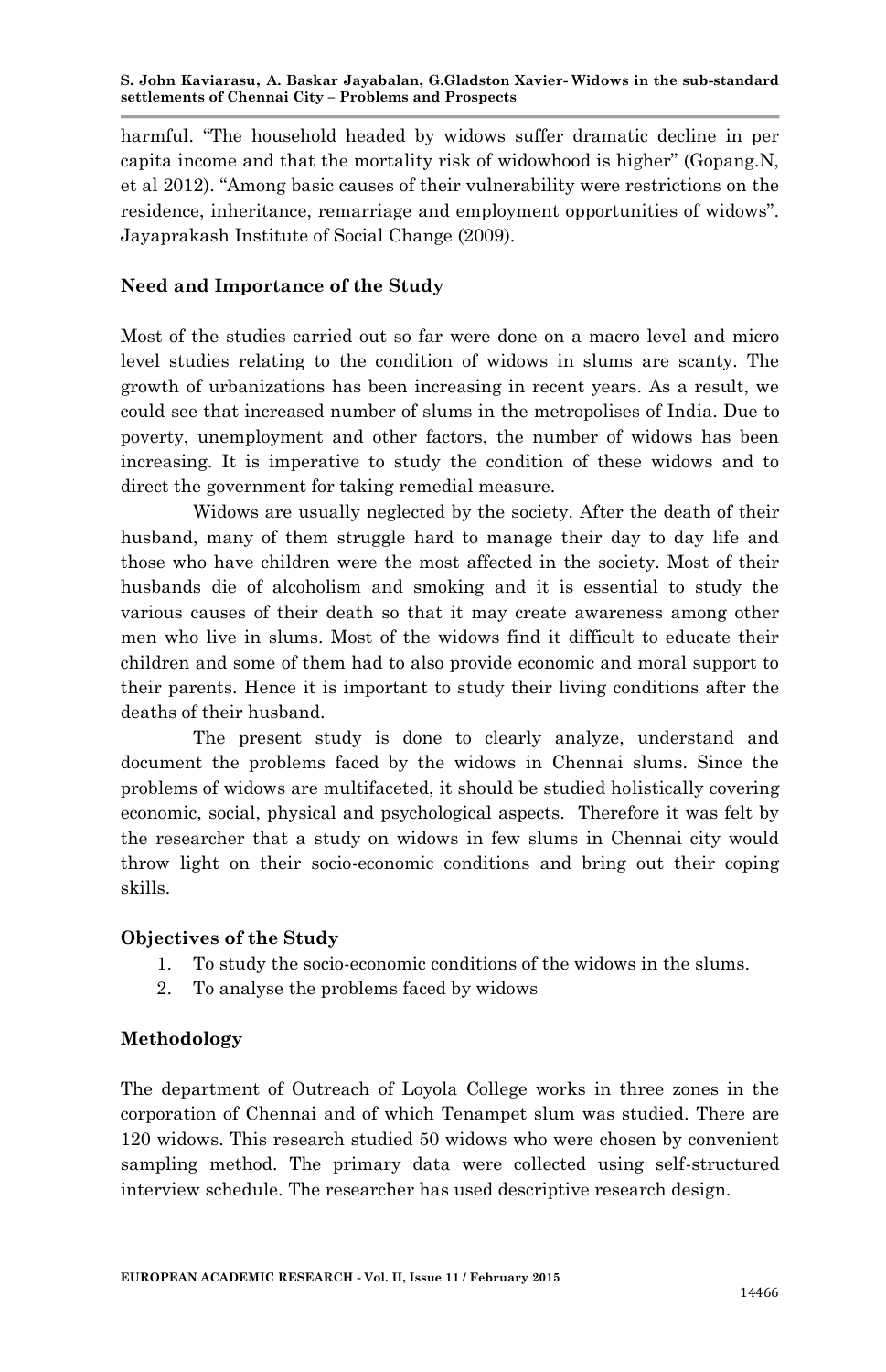#### **Limitations of the Study**

The study tries to find socio economic conditions of widows living in Chennai and so the generalization of the findings to other regions in Tamil Nadu may not hold good.

The researcher had to study the problems of the widows which were sometimes sensitive and the rest of the family members were present. The widows had to take time off from their house hold work which was sometimes difficult for them. The researcher also found it a challenging task to collect the data from the urban slum populations.

# **Results**

| Income        | No of Respondents $(n=50)$ | Percentage |
|---------------|----------------------------|------------|
| Below 3000    | 21                         | 42.0       |
| $3001 - 5000$ | 26                         | 52.0       |
| 5001 Above    | 03                         | 06.0       |
| Total         | 50                         | 100.0      |

**Table: 1 Income profile of the respondents**

More than half of the respondents  $(52%)$  are earning between  $3001 - 5000$ rupees per month. 42 per cent of the respondents are earning below 3000 rupees per month and this shows that they are unskilled and their conditions is very bad. The widows in slums are left with lot of responsibilities to take care of which is very hard to carry out given their economic conditions.

| Occupation             | No of Respondents (n=50) | Percentage |
|------------------------|--------------------------|------------|
| <b>Tiffin Business</b> | 03                       | 06.0       |
| Domestic Work          | 27                       | 54.0       |
| Fish Selling           | 01                       | 02.0       |
| House Keeping          | 09                       | 18.0       |
| Office Assistant       | 03                       | 06.0       |
| Sales Girl             | 02                       | 04.0       |
| Shop Keeper            | 5                        | 10.0       |
| Total                  | 50                       | 100.0      |

**Table: 2 Occupational profiles of the respondents** 

More than half of the respondents (54%) have taken up domestic work, which is a testimony that they are unskilled. Therefore they earn less than 3000 rupees per month which puts them vicious cycle of poverty and indebted to money lenders. All these respondents have taken jobs not for time pass, but mainly to earn their livelihoods, without which survival is unimaginable since there is no one to take care of their day to day needs.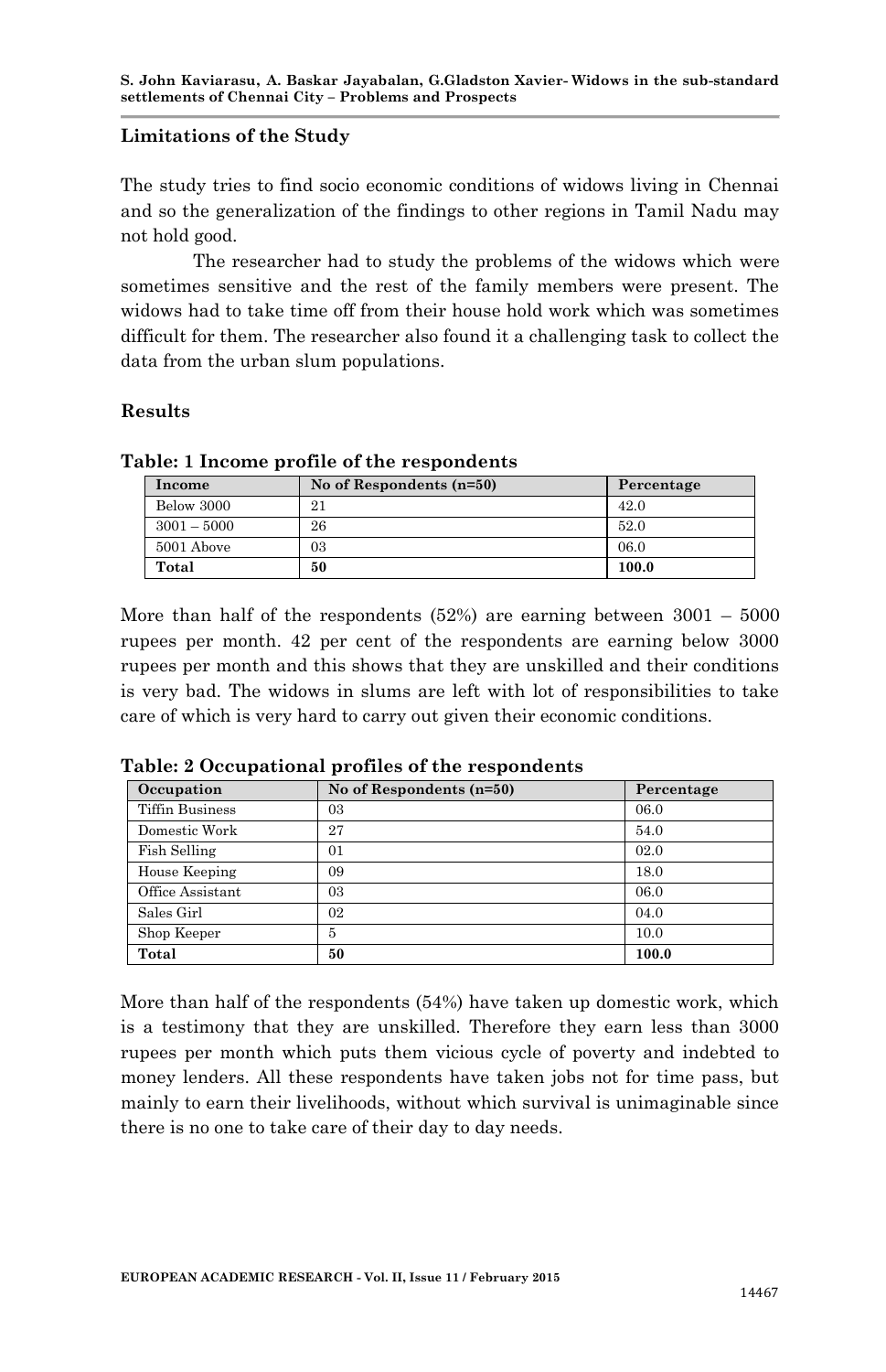**S. John Kaviarasu, A. Baskar Jayabalan, G.Gladston Xavier- Widows in the sub-standard settlements of Chennai City – Problems and Prospects**

| Caste | No of Respondents (n=50) | Percentage |
|-------|--------------------------|------------|
| ВC    | 13                       | 26.0       |
| SC    | 36                       | 74.0       |
| Total | 50                       | 100.0      |

**Table: 3 Distributions of the Respondents by their Caste**

74 per cent of the respondents belong to the SC caste which is an indication that the most number of women victimized to be living without husbands belongs to the SC caste. About 26 per cent of the respondents belong to the BC community.

#### **Table: 4 Religion of respondents**

| Religion     | No of Respondents (n=50) | Percentage |
|--------------|--------------------------|------------|
| Hindu        | 37                       | 78.0       |
| Christianity | $_{10}$                  | 20.0       |
| Muslim       | 01                       | 02.0       |
| Total        | 50                       | 100.0      |

The religion of the widow plays a major role in their lives. 78 per cent of the respondents belonged to the Hindu religion, the highest number. About 20 per cent of the respondents belong to Christianity and the 2 per cent followed Islam.

**Table: 5 Years of living together as couple**

| Living together in Years | No of Respondents $(n=50)$ | Percentage |
|--------------------------|----------------------------|------------|
| Below 5 Years            | 08                         | 16.0       |
| $6 - 10$ years           | 17                         | 34.0       |
| $11 - 15$ years          | 08                         | 16.0       |
| $16 - 20$ years          | 10                         | 20.0       |
| $21 - 25$ years          | 07                         | 14.0       |
| Total                    | 50                         | 100.0      |

Thirty four per cent of the respondents lived together with their husbands for the short period of  $6 - 10$  years only. About 20 per cent of the respondents lived together with their husbands for the period of 16 – 20 years.

|  | Table: 6 Constant quarrels with the partner at home |  |  |  |  |
|--|-----------------------------------------------------|--|--|--|--|
|--|-----------------------------------------------------|--|--|--|--|

| <b>Constant Quarrels at Home</b> | No. of Respondents $(n=50)$ | Percentage |
|----------------------------------|-----------------------------|------------|
| Yes                              | 30                          | 60.0       |
| No                               | 20                          | 40.0       |
| Total                            | 50                          | 100.0      |

Sixty per cent said that they had constant quarrels with their husbands at home while he was alive. However about 40 per cent of the respondents said that they had no quarrels.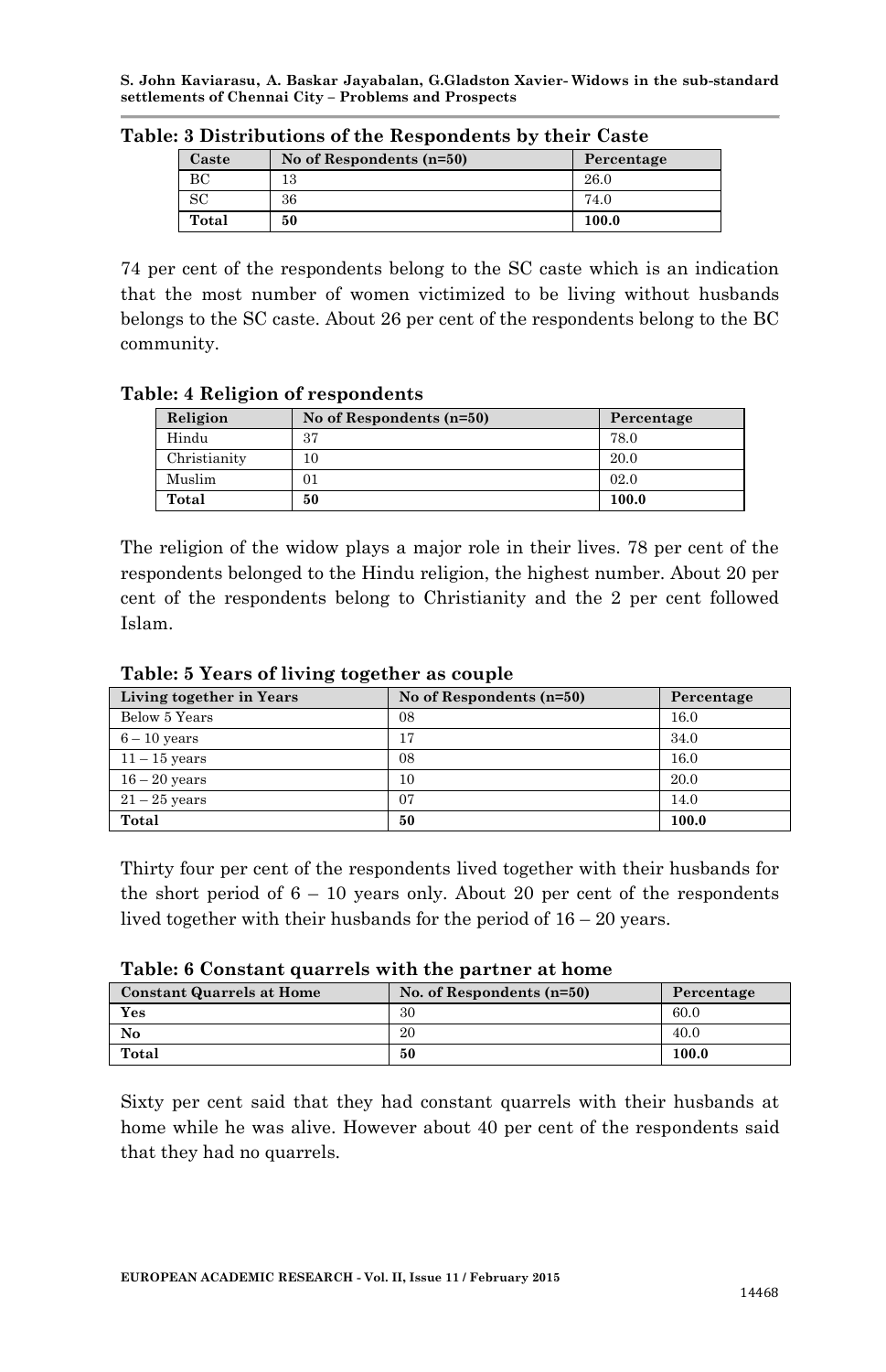**S. John Kaviarasu, A. Baskar Jayabalan, G.Gladston Xavier- Widows in the sub-standard settlements of Chennai City – Problems and Prospects**

| <b>Feeling of Depression</b> | No. of Respondents $(n=100)$ | Percentage |  |
|------------------------------|------------------------------|------------|--|
| Yes                          | 28                           | 56.0       |  |
| No                           | 22                           | 44.0       |  |
| Total                        | 50                           | 100.0      |  |

#### **Table: 7 Feeling of Depression of the respondents**

The majority of the respondents (56%) said that they felt depressed at times. However 44 per cent of the respondents said that they had no feeling of depression.

#### **Table: 8 Facing of Problems in Work Spot**

| Problems in the Work Spot | No. of Respondents $(n=50)$ | Percentage |
|---------------------------|-----------------------------|------------|
| Yes                       | 21                          | 42.0       |
| No                        | 29                          | 58.0       |
| Total                     | 50                          | 100.0      |

Forty two per cent of the respondents are facing problems at their workplace which really needs an attention to take necessary action regarding the issue. However 58 per cent of the respondents do not face any problem at their workplace.

#### **Table: 9 Incurrence of Debt**

| Incurrence of Debt | No. of Respondents $(n=50)$ | Percentage |
|--------------------|-----------------------------|------------|
| Yes                | 38                          | 76.0       |
| No                 | 12                          | 24.0       |
| Total              | 50                          | 100.0      |

Sixty six per cent of the respondents have debts which show that they are having economical problems in their lives. About  $\frac{1}{4}$  of the respondents had no debts which show that they are able manage their family with the come they get.

# **Suggestions:**

After considering the problems faced by the widows in the slums of Chennai, the following steps are recommended to be taken by various stakeholders and change-makers of the society.

# **Policy related steps to be taken by the Government**

- **Rehabilitation Centers** have to be established in each ward of the city so as to aid the widows in various forms.
- There is a need to identify the widows as a special class of citizens, irrespective of their caste and religion but on the basis of their economic condition. This will help the policymakers to bring out special **reservation** in the government sectors for the widows.
- The government should conduct free highly **practical and skill based training** to the widows in the slums to make them small time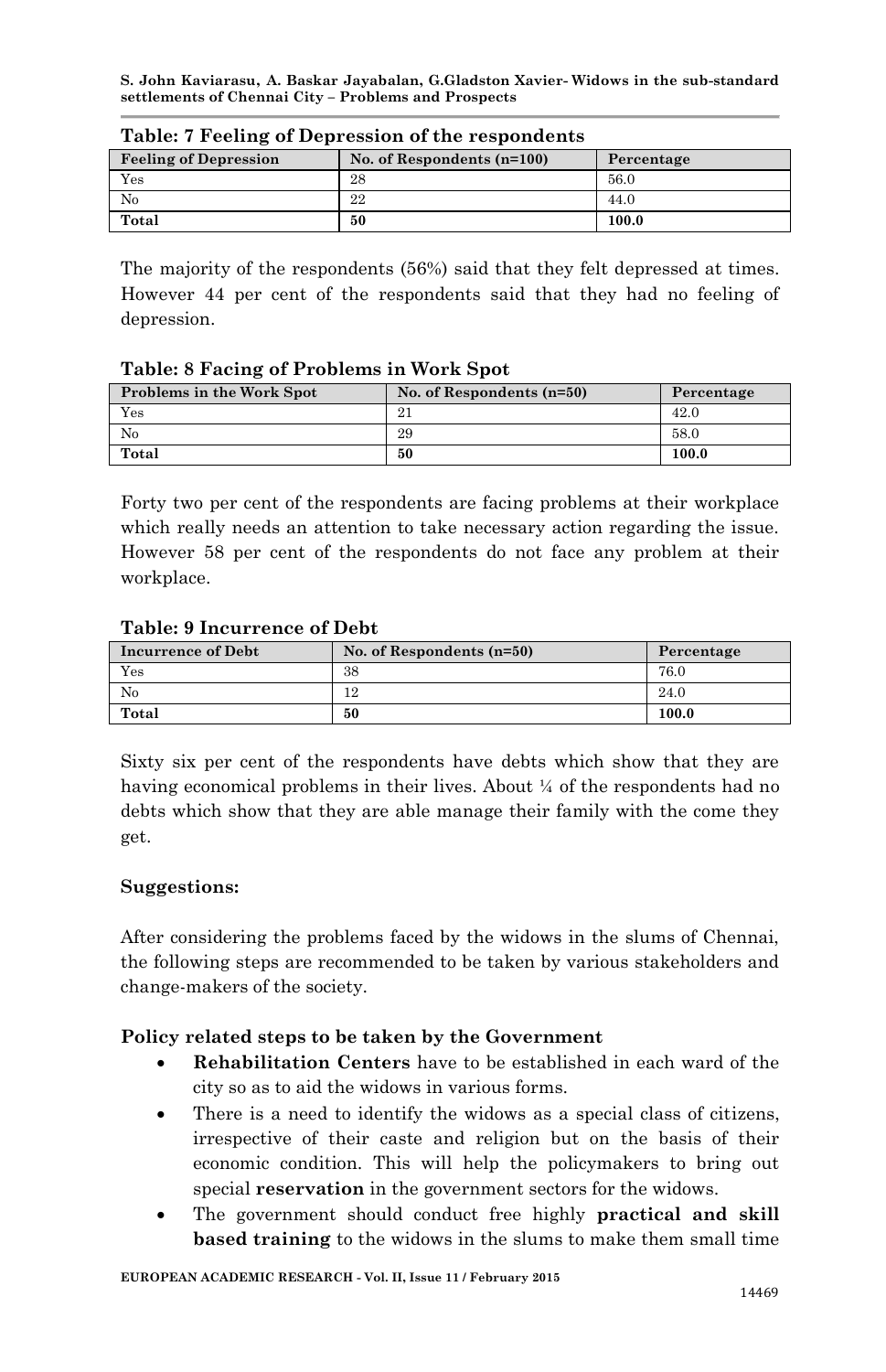self employed entrepreneurs who can earn a living for themselves and their family without depending upon anybody. But the focus of the programs should not be just skill development but also marketing of products, financial management etc which will enable them to earn money out of the skills so acquired.

- Provision of **microloans** can help kick start small businesses in the communities. This would also help in **preventing exploitation** by money lenders and middlemen.
- Due to **poor network** of the widows, they face various challenges when they are denied their basic rights. The government should form strong networks with various organizations working at the grass roots level and seek their views during decision making processes.

# **Steps to be taken by centers like the Department of Outreach, Loyola College**

- Programmes to bring about an **attitudinal change** of the society towards the widows should be conducted on a regular basis to change the mindset of the people.
- Organize awareness on the **rights of widows** in terms of employment, education, family sphere legal and political rights etc.,
- **Networking** between national widows' associations establishing branches in every village, slum and refugee camp with channels of communication to the relevant ministries, will ensure a two-way flow of information and provide a basis for much needed research.
- Inspiring and taking steps to involve **students** to take issues like widow abuse seriously and work on them to find solutions

# **By Social Workers and Researchers:**

- An association for widows has to be established to provide a platform for sharing their problems. This will help in the rehabilitation process.
- Form advocacy groups to work as pressure groups for the well- being of widows.
- Collecting information on violence and sexual abuse towards widows in work places and adhering to strict implementation of laws protecting them.

# **Suggestions to Voluntary Organizations:**

- Help monitor and ensure strict enforcement of the laws on dowry and atrocities against widows.
- Voluntary organizations can take up microfinance related tasks which can be effective, only when it is done at the grass roots level which is very hard for the government to do.
- Establishment of vocational training centers for the widows.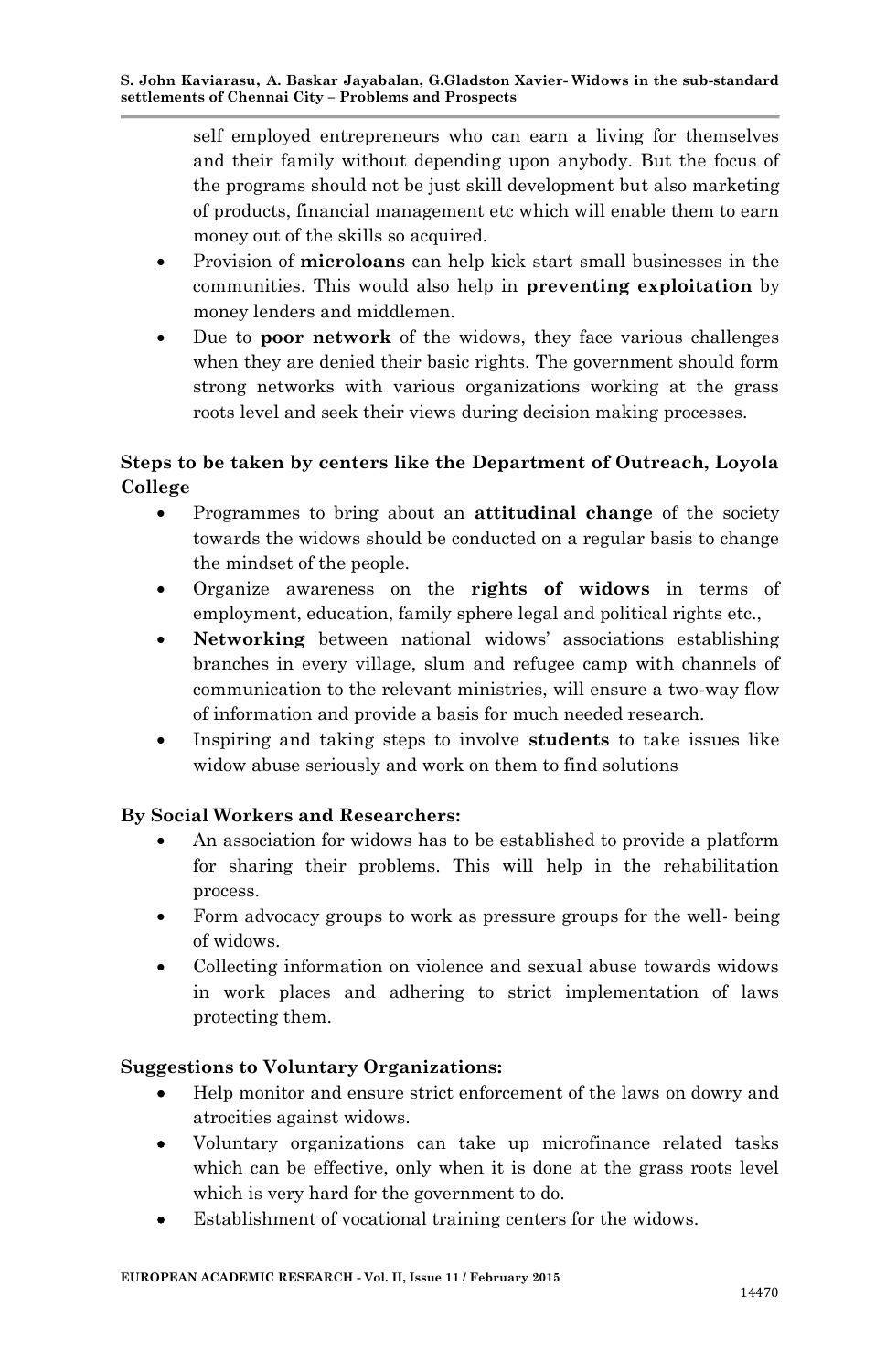Provide scholarship to the children of widows for pursuing higher studies.

# **Conclusion**

Though government policies exist to protect the sustainability of widows, most of the time the benefit is not attainable to the widows due to ignorance, corruption and adherence to strict rules and regulations in terms of procedure and producing documents. The government schemes and other welfare measures for rehabilitation of widows should reach in time for the right beneficiaries, so that they are protected from unnecessary stress situations and feel confidence about their socio-economic sustainability. The analysis on the daily income of widows concludes that most of the widows involved in daily wage labour activities are in the poorest income group and are more disadvantaged than those widows involved in self-employment, petty business, garland making and other works in slums of Chennai. Therefore, there is need for providing self-employment opportunities by planning capacity building through job oriented skill trainings, skill ugradation in order to empower them socially and economically. The cases of the widows are evidence to the fact that despite the guaranteed constitutional rights, their struggle for equality and survival continues. To bring this struggle to an end, women have to be empowered and the social discrimination against them has to come to an end.

# **REFERENCES:**

# **Journals**

- Swain. P, Meitei. H.M, Raj.S.T.P (2004), Morbidity Status of Widows in India, *Health and Population - Perspectives and Issues:27(3) 173-184.*
- Gopang.N, Khushik.AG, Begum.S, Saeed (2012), An Analysis of Socio-Economic Conditions of widows living in Sindhu University Colony Jamshoro Singh. *The Women – Annual Research Journal, Vol.4*

#### **Books**

- Sandhya (1994), Widowhood A Socio-Psychiatric study, Widows in Historical Perspective by Mohit publications – New Delhi-110002. (Pages:1-3 and 50-58)
- Pramila Dandvate Ranjana and Kumar Jamila Verghese (1989), Widows Abandoned and Destitute Women in India, Radiant Publications, New Delhi
- Marty, Chen Jean Dreze (1992) October (24-31,1992) Economic and political weekly
- Dr.M.C. Obulesh (2003) Problems of widow- A study October 2000- social welfare ISBN-0037-8038 vol.50 no:7 Page 37

**EUROPEAN ACADEMIC RESEARCH - Vol. II, Issue 11 / February 2015**